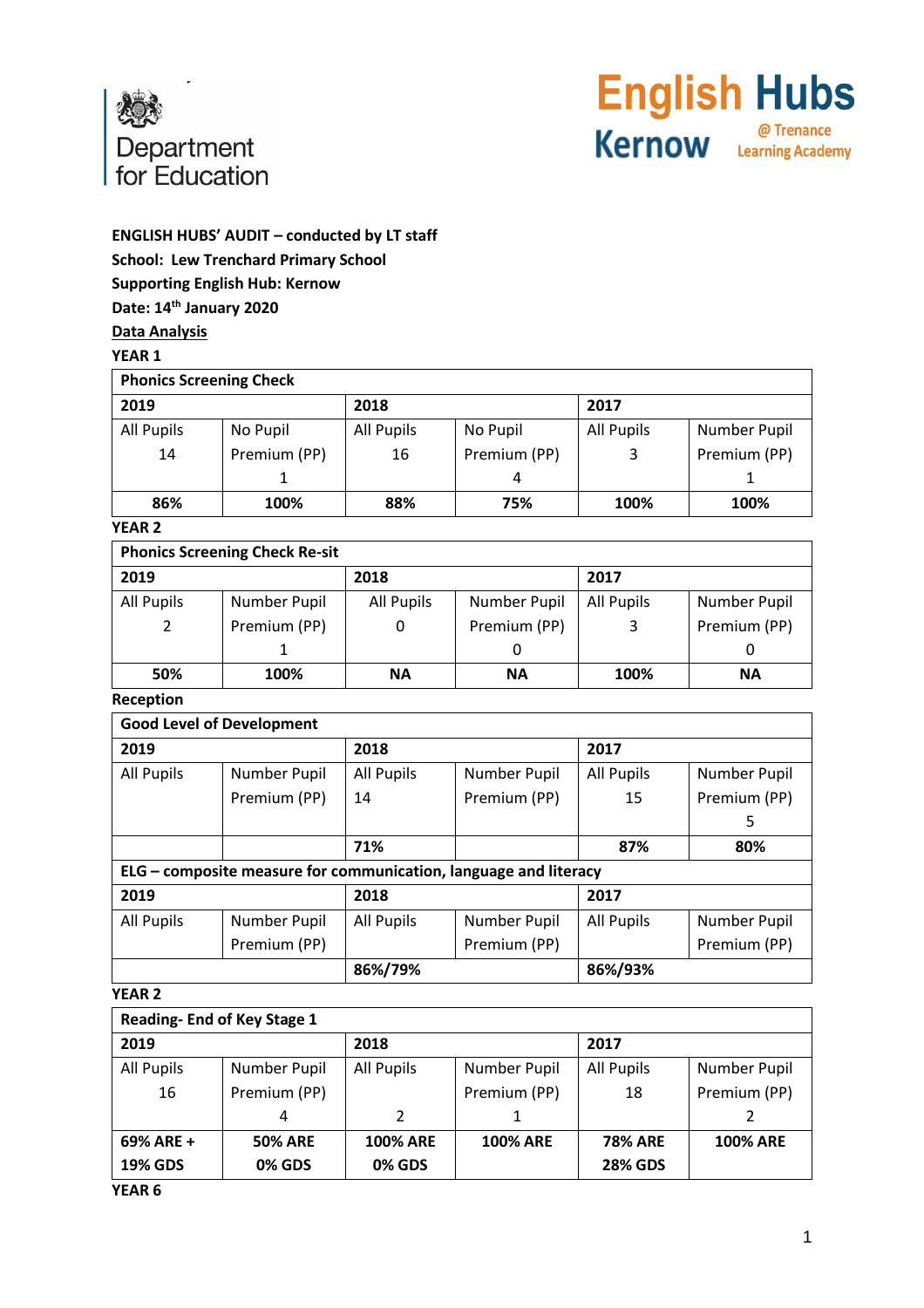| <b>Reading-End of Key Stage 2</b> |                |                   |                |                   |               |
|-----------------------------------|----------------|-------------------|----------------|-------------------|---------------|
| 2019                              |                | 2018              |                | 2017              |               |
| All Pupils                        | Number Pupil   | <b>All Pupils</b> | Number Pupil   | <b>All Pupils</b> | Number Pupil  |
| 14                                | Premium (PP)   | 14                | Premium (PP)   | 12                | Premium (PP)  |
|                                   | 5              |                   |                |                   |               |
| <b>64% ARE</b>                    | <b>40% ARE</b> | <b>79% ARE</b>    | <b>50% ARE</b> | <b>83% ARE</b>    | <b>0% ARE</b> |
| <b>29% GDS</b>                    | <b>0% GDS</b>  | <b>14% GDS</b>    | <b>0% GDS</b>  | 42% GDS           | 0%GDS         |

# **ENGLISH HUBS' AUDIT**

Matched to EIF and Challenge Checklist

*Green= strong; Yellow= some development required; Red = significant development required*

# **A. Teach with fidelity to an SSP programme**

*'The school's phonics programme matches or exceeds the expectations of the national curriculum*  and the early learning goals. The school has clear expectations of pupils' phonics progress term-by*term, from Reception to Year 2.' SIH p87: 293*

The leadership team ensure that:

- 1. Sufficient time is given to teaching phonics, reading and writing
- 2. All teachers and TAs teach the chosen SSP programme confidently
- 3. There are clear term-by-term expectations of progress from Reception to Y2 and pace is maintained
- 4. Pupils' letter-sound knowledge and word reading is assessed every term /half term (6 weekly) Year 2 consistently from Spring term.
- 5. The SSP programme is continued until for pupils until they read fluently
- 6. Parents are informed of what is taught and how they could provide extra practice to develop fluency; how the school will provide extra practice to prevent serious problems developing.

## Comment:

Whole school RWI training Day 1 delivered, development day 1 attended. Whole school parent meeting for phonics and reading. Reading leader role introduced and prioritised (for implementation, assessment, monitoring- release time protected).

Actions: Continue to embed and reflect on impact and practise.

## **B. Make a strong start in Reception**

*'Reading, including the teaching of systematic, synthetic phonics, is taught from the beginning of Reception' SIH 2019*

- 1. Timetable daily SSP lessons from September
- 2. Ensure that sufficient time is given to the teaching of phonics, reading and writing
- 3. Follow the same SSP programme as Y1 and 2
- 4. Identify pupils who are falling behind, in their first few weeks in school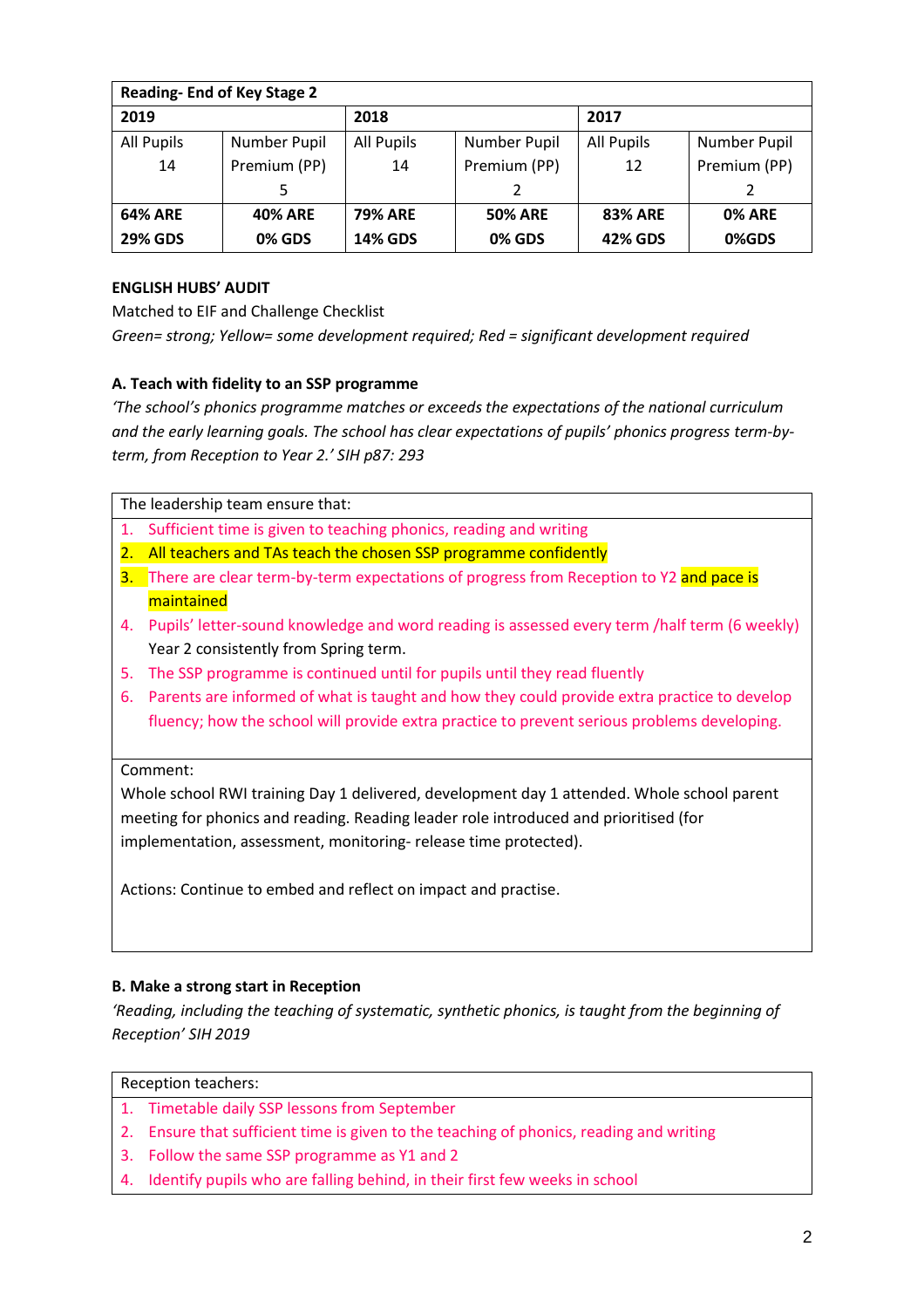- 5. Ensure extra practice matches the school's SSP programme
- 6. Ensure all pupils sit where they can see the teacher and resources during SSP lessons
- 7. Set up frequent meetings to show parents how to help their children practise reading sounds and words at home

#### Comments:

Longer parent meetings for Reception pupils in October, reading meeting, booklets provided, website links. RWI book bag books purchased which will link to the sound being taught. Started to send home the books December. Weekly early bird reading sessions where parents can speak to staff about their child's reading.

Actions:

Link book bag books to the sounds being taught in new groups that started in January 2020.

## **C. Ensure cumulative progression of sounds and books**

*'The sequence of reading books shows a cumulative progression in phonics knowledge that is matched closely to the school's phonics programme. Teachers give pupils sufficient practice in reading and re-reading books that match the grapheme-phoneme correspondences they know, both at school and at home.' SIH p87: 293*

The leadership team ensure that:

- 1. Decodable reading books are organised in the given sequence in their chosen SSP programme i.e. reading books build letter-sound correspondences cumulatively. (Books are *not* sorted by traditional 'Book-Banding' criteria based on a mix of methods)
- 2. Pupils are *not* asked to read books that require them to guess words or deduce meaning from pictures, grammar or context clues, or taught words using whole word recognition
- 3. Pupils re-read these texts/books at school and home to build fluency
- 4. Pupils continue to read books in a progressive sequence until they can decode unfamiliar words confidently
- 5. Parents know how to increase their children's fluency in reading sounds, words and books
- 6. Parents understand the difference between stories to share and stories that children read aloud

Comments:

Through one to one parent meetings, whole school reading meetings, newsletters and Class Dojo. Actions:

Ensure parents who may not have attended meetings receive the same information.

## **D. Build a team of expert reading teachers**

*'The school has developed sufficient expertise in the teaching of phonics and reading.' SIH p87: 293*

#### The reading leader:

- 1. Has expertise in teaching phonics
- 2. Has dedicated time to fulfil the role
- 3. Ensures all grades of leadership, teachers and teaching assistants attend the SSP provider's training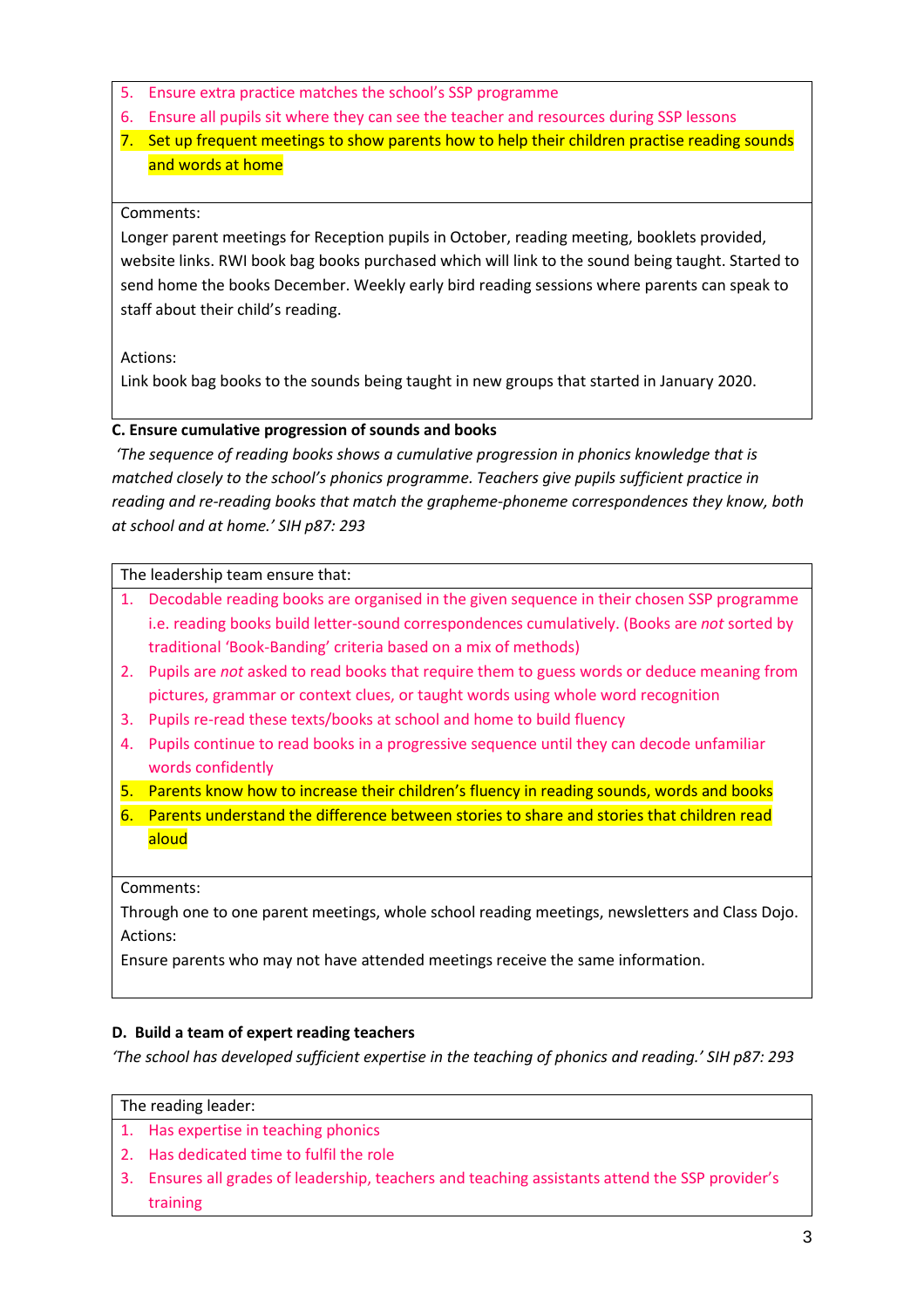- 4. Ensures that SSP training is provided for new staff
- 5. Practises with and coaches reading teachers and TAs frequently
- 6. Coaches reading teachers who support pupils who have fallen behind.
- 7. Organises regular progress meetings

Comments: Started late Autumn 2, embedded Spring 1.

Actions:

## **E. Reach the lowest 20% pupils**

'*The ongoing assessment of pupils' phonics progress is sufficiently frequent and detailed to identify any pupil who is falling behind the programme's pace. If they do fall behind, targeted support is given immediately.*' *SIH p87: 293*

The headteacher and reading leader:

- 1. Ensures SSP lessons are of the highest standard to reduce the number of pupils who need extra support
- 2. Uses the programme's SSP assessment to identify immediately pupils falling behind
- 3. Organises extra daily practice for pupils falling behind, following the school's SSP programme
- 4. Provides regular CPD for teachers to support pupils falling behind
- 5. Fast tracks late-entry pupils
- 6. Engages the support of parents, where appropriate

#### Comments:

KS 2 had already been following Precision Teach for identified pupils (modelled to parents). RWI intervention introduced Spring 1. Identified in parent meetings in Autumn term.

Actions: Reading leader to monitor teaching standards of phonics as part of her developing role through coaching and supporting phonics/reading teachers.

## **F. Build talking and listening into all activities across the whole day**

(Not EIF)

*'High quality adult-child interactions are important and sometimes described as talking* with *children rather than just talking* to *children. Adults have a vital role to play in modelling effective language and communication.' EEF Preparing for Literacy, June 2018*

#### Teachers

1. Identify pupils with delayed language and organise frequent one-to-one and small group discussion.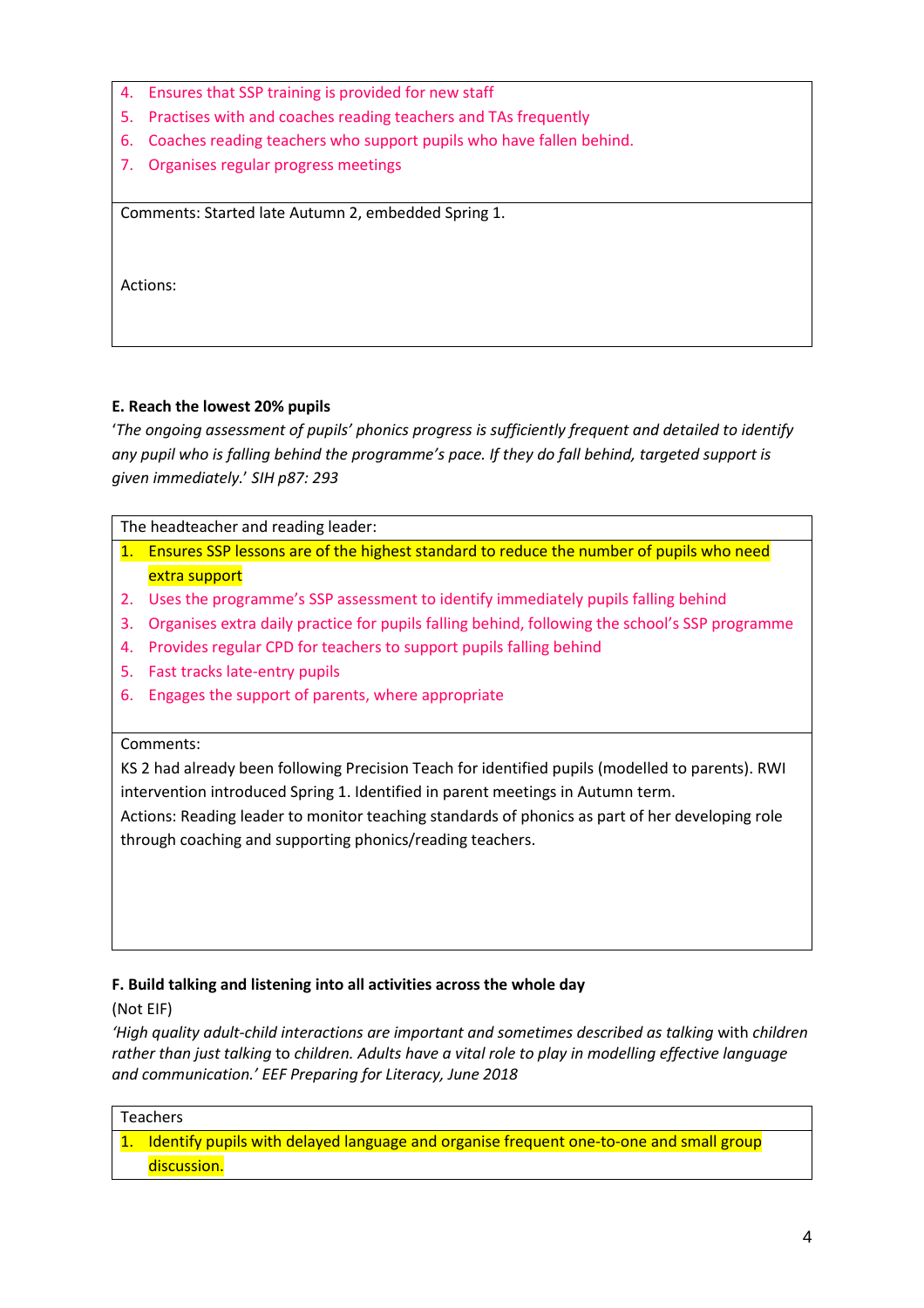2. Teach pupils to follow expectations for discussion including: listening behaviours; routines for talking with a partner; routines for giving feedback to the group.

Comments:

Developing through whole class teaching approaches across the school and through Visible Learning strategies.

Actions:

# **G. Develop pupils' listening comprehension and language by reading aloud and talking about stories, poems and non-fiction books**

*'Stories, poems, rhymes and non-fiction are chosen for reading to develop pupils' vocabulary, language comprehension and love of reading. Pupils are familiar with and enjoy listening to a wide range of stories, poems, rhymes and non-fiction.' SIH p87: 293*

| Teachers |
|----------|
|----------|

- 1. Timetable a daily 20-minute story time
- 2. Read aloud quality stories, re-reading and talking about them to build familiarity and understanding
- 3. Organise appealing book corners
- 4. Show parents how to read aloud and talk about stories with their children and send home quality books

Comments: Whole school daily time tabled across the whole school.

EYFS vote for daily class read. 100 books to read at Lew Trenchard introduced whole school. Parent reading meeting delivered – ensure parents who didn't attend are informed.

Actions: Limitations of some classes (Yr 6 in the hall, Great Links due to specific needs).